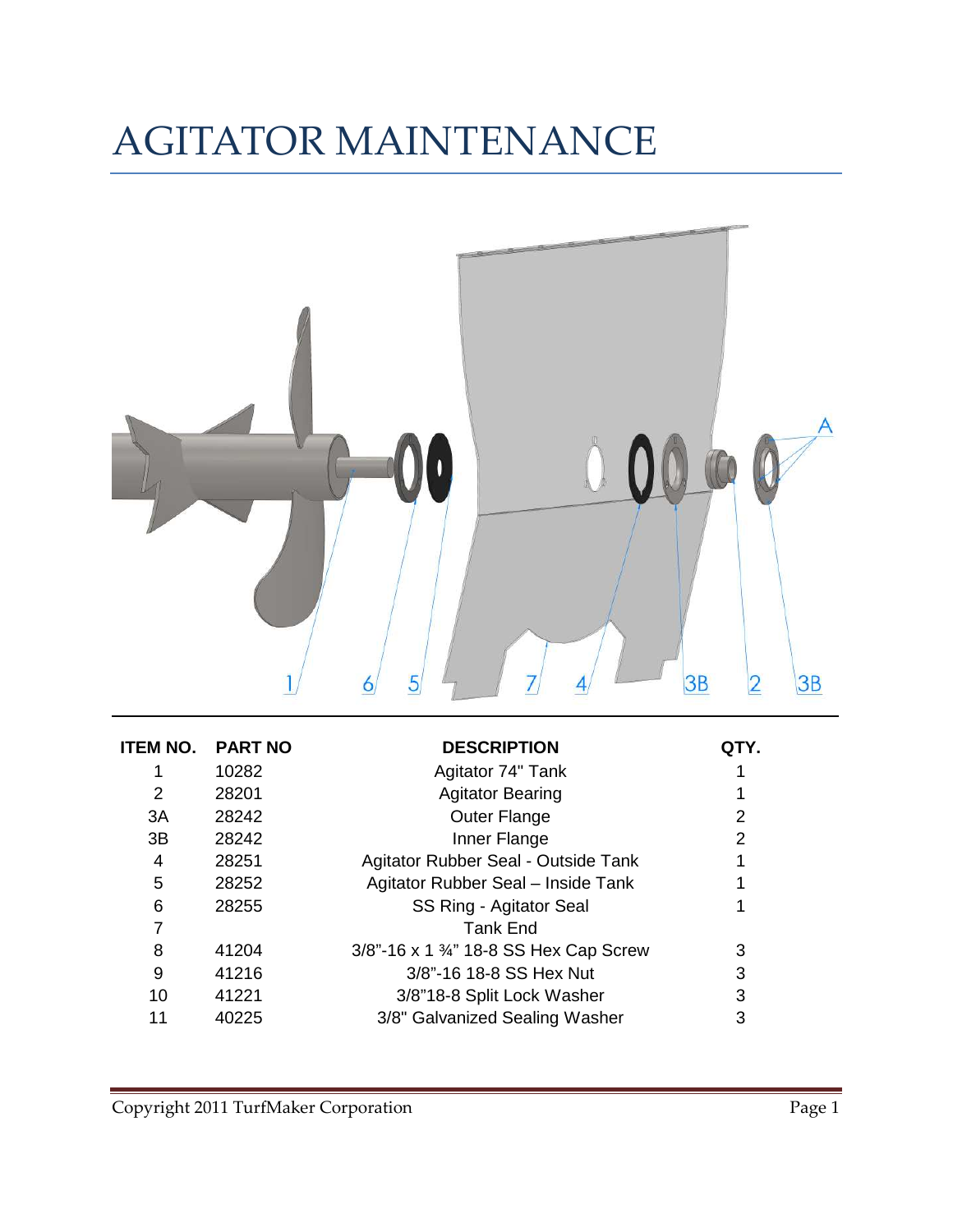## *FRONT BEARING REPLACEMENT*

- 1. Turn off motor and remove the key during maintenance.
- 2. Remove the three 3/8" hex cap screws (A) that hold the Outer Flange (3A) to Tank End (7). Cutting the bolts may be necessary. Replacement hardware is provided in the repair kit.
- 3. Loosen set screws from Agitator Bearing (2)
- 4. Loosen and remove the Agitator Bearing (2) from the drive shaft of the Agitator. Corrosion between the bearing and shaft may require the use of cutting tools to remove the bearing. Use caution to insure that the drive shaft of the Agitator is not harmed.
- 5. Remove the Inner Flange (3B).
- 6. Remove both the Inside and Outside Seals (4 & 5)
- 7. Use emery cloth to polish the drive shaft making the installation of the new bearing easier.
- 8. Go to the instructions for Back Bearing Replacement at this time if both bearings are being replaced, otherwise proceed to step 9.
- 9. Place new Inside Seal (5) over end of drive shaft and work it through the hole in the Tank End to the inside of the tank.
- 10. From inside the tank insert the three hex cap screws and sealing washers through the Stainless Steel ring, Inner Rubber Seal and Tank wall.
- 11. Sandwich the Bearing (2) between the two Flanges (3A & 3B). Align the small hole on the Inner Flange (3B) with the grease zerk of the Outer Flange (3A).
- 12. Align the notch of the Outside Seal (4) with the grease zerk of the Flanges and slide the whole assembly over end of drive shaft and bolts.
- 13. Place lock washers and nuts on hex cap screws and tighten to 12ft lbs of torque.

## *BACK BEARING REPLACEMENT*

- 1. Turn off motor and remove the key during maintenance.
- 2. Remove the Front Bearing from the Agitator shaft. See directions above.
- 3. Place the Agitator Handle in its idle position.
- 4. Remove Sheet Metal panels to allow access to maintenance area.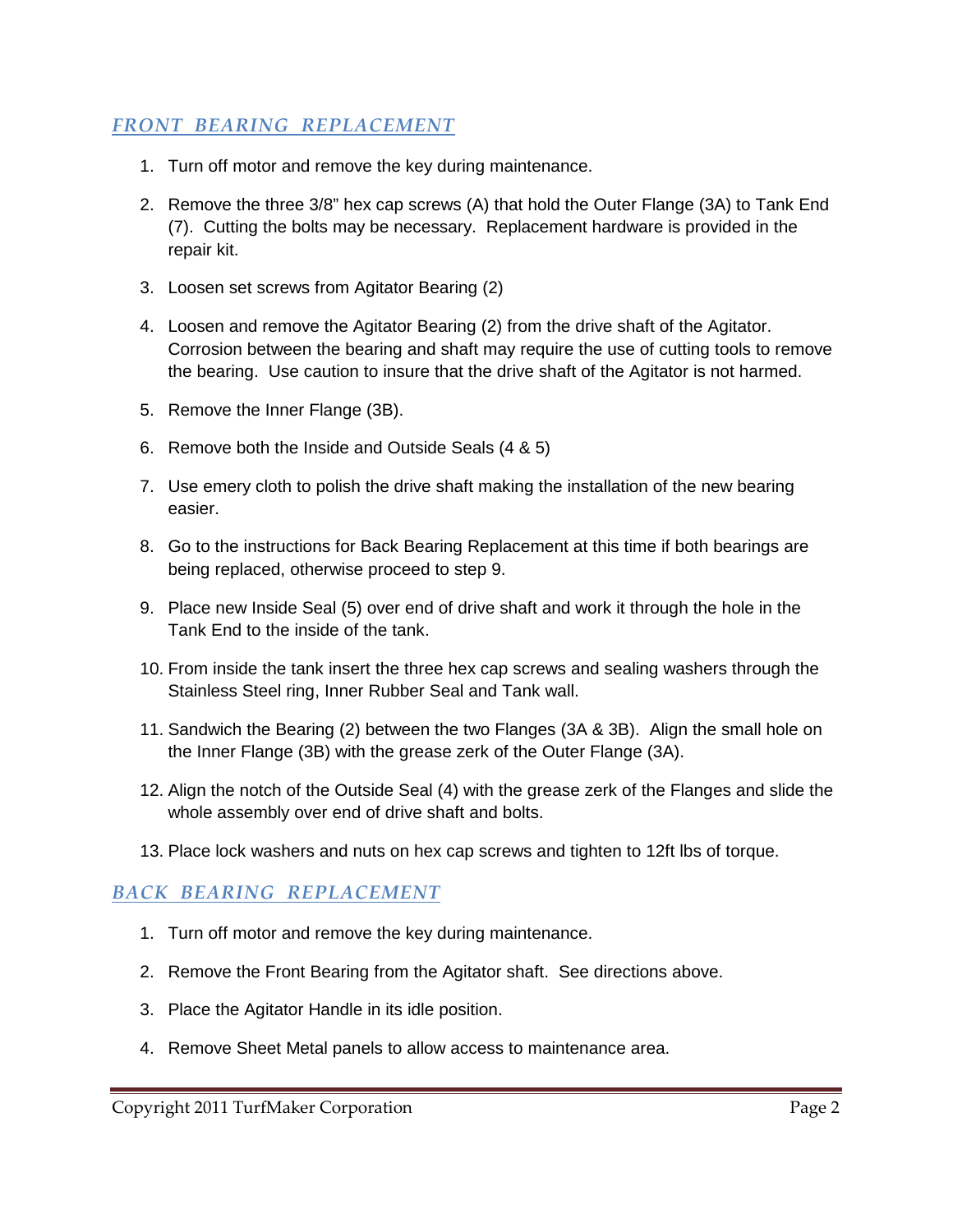- 5. Remove the three 3/8" hex cap screws (A) that hold the Outer Flange (3A) to Tank End (7). Cutting the bolts may be necessary. Replacement hardware is provided in the repair kit.
- 6. Loosen set screw from Agitator Bearing (2)
- 7. Loosen and remove the Agitator Bearing (2) from the drive shaft of the Agitator. Corrosion between the bearing and shaft may require the use of cutting tools to remove the bearing. Use caution to insure that the drive shaft of the Agitator is not harmed.
- 8. Remove the Inner Flange (3B).
- 9. Remove both the Inside and Outside Seals (4 & 5)
- 10. Use emery cloth to polish the drive shaft making the installation of the new bearing easier.
- 11. Go to the instructions for Back Bearing Replacement at this time if both bearings are being replaced, otherwise proceed to step 12.
- 12. Place new Inside Seal (5) over end of drive shaft and work it through the hole in the Tank End to the inside of the tank.
- 13. From inside the tank insert the three hex cap screws and sealing washers through the Stainless Steel ring, Inner Rubber Seal and Tank wall.
- 14. Sandwich the Bearing (2) between the two Flanges (3A & 3B). Align the small hole on the Inner Flange (3B) with the grease zerk of the Outer Flange.
- 15. Align the notch of the Outside Seal (4) with the grease zerk of the Flanges and slide the whole assembly over end of drive shaft and bolts.
- 16. Place lock washers and nuts on hex cap screws and tighten to 12ft lbs of torque.
- 17. Replace all sheet metal in its original position to insure safety.